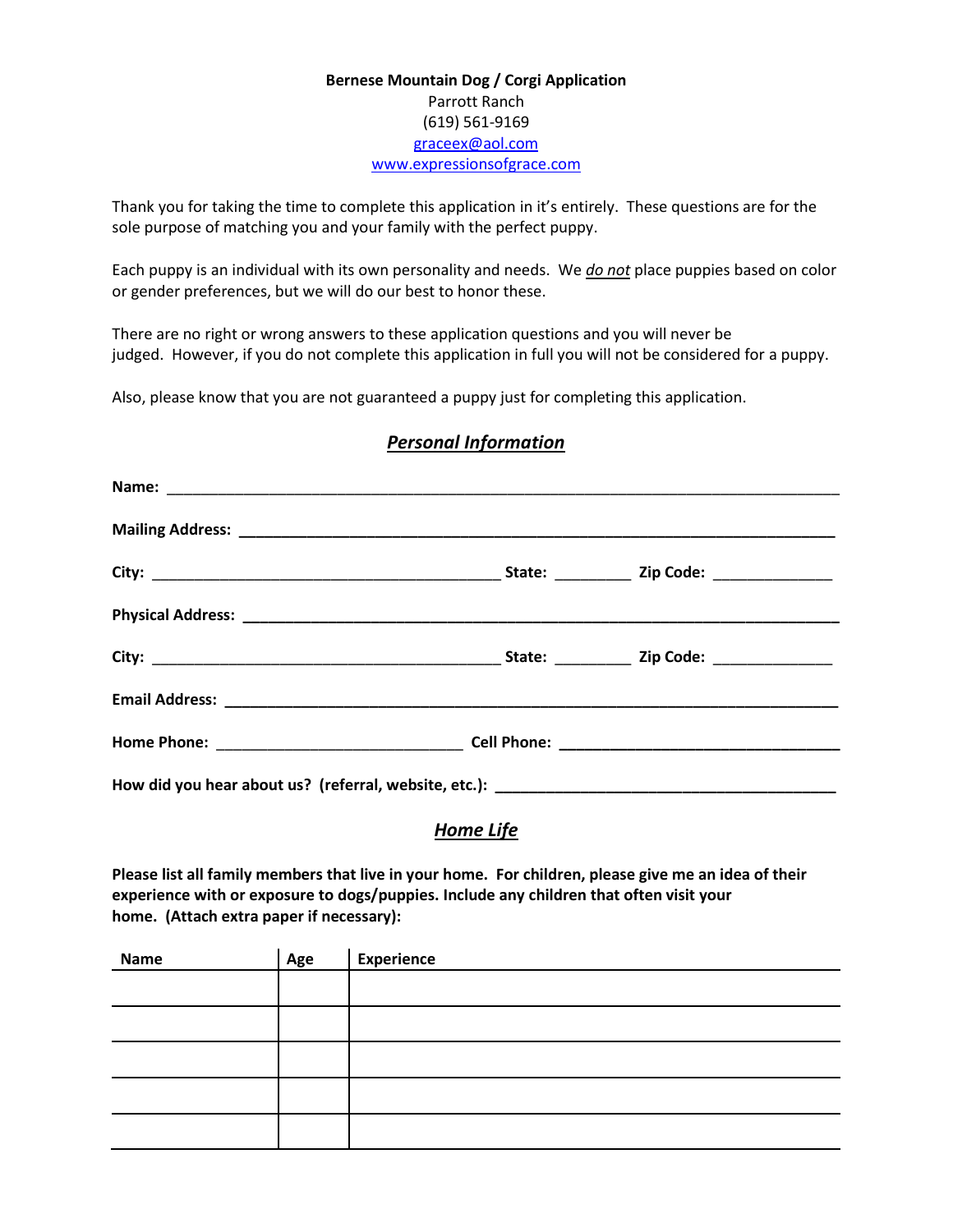| Would you allow the breeder to spend time with your family to help teach proper puppy handling<br>$\Box$ Yes $\Box$ No<br>techniques?                                                                        |                                                                                |                                |                                   |                         |
|--------------------------------------------------------------------------------------------------------------------------------------------------------------------------------------------------------------|--------------------------------------------------------------------------------|--------------------------------|-----------------------------------|-------------------------|
| Would you allow the breeder to visit your home for the purpose of viewing the puppy's future living<br>environment? "Virtual tours" via webcam, video, and/or photos may be acceptable. $\Box$ Yes $\Box$ No |                                                                                |                                |                                   |                         |
| Do you rent your home? $\Box$ Yes $\Box$ No<br>If renting, please provide your landlord's name and most reliable contact information:                                                                        |                                                                                |                                |                                   |                         |
| What type of home do you live in?                                                                                                                                                                            | $\Box$ House                                                                   | $\Box$ Apartment $\Box$ Duplex | Mobile Home                       |                         |
| What type of area do you live in?                                                                                                                                                                            |                                                                                | $\Box$ City $\Box$ Suburb      | $\Box$ Subdivision $\Box$ Country |                         |
| Do you have a fenced yard? $\Box$ Yes $\Box$ No                                                                                                                                                              |                                                                                |                                |                                   |                         |
|                                                                                                                                                                                                              |                                                                                |                                |                                   |                         |
| If you do not have a fenced yard, how do you plan to exercise/potty your puppy?                                                                                                                              |                                                                                |                                |                                   |                         |
| If you move, what will you do with the puppy? __________________________________                                                                                                                             |                                                                                |                                |                                   |                         |
| Have you ever owned a dog? $\Box$ Yes $\Box$ No Puppy? $\Box$ Yes $\Box$ No                                                                                                                                  |                                                                                |                                |                                   |                         |
| Have you ever owned a Bernese Mountain Dog or a Corgi? $\Box$ Yes $\Box$ No<br>If you answered yes to any of the above, do you still own the dog(s)/pup(s)?                                                  |                                                                                |                                |                                   | $\Box$ Yes<br>$\Box$ No |
| If you answered no to the above question, what happened to them? (Check all that apply):                                                                                                                     |                                                                                |                                |                                   |                         |
| $\Box$ Given away/sold                                                                                                                                                                                       | $\Box$ Death (accidental)                                                      |                                | $\Box$ Death (natural)            |                         |
| $\Box$ Placed in shelter                                                                                                                                                                                     |                                                                                |                                | $\Box$ Returned to breeder        |                         |
|                                                                                                                                                                                                              | □ Missing/Stolen                                                               |                                |                                   |                         |
| Please list all dogs you currently own. Include breed, age, sex, and whether they are fixed or intact:                                                                                                       |                                                                                |                                |                                   |                         |
|                                                                                                                                                                                                              |                                                                                |                                |                                   |                         |
|                                                                                                                                                                                                              |                                                                                |                                |                                   |                         |
| On average, how many hours per day will the puppy be left alone? ___________________________________                                                                                                         |                                                                                |                                |                                   |                         |
| Where will the puppy be kept while you are away? (Check all that apply):                                                                                                                                     |                                                                                |                                |                                   |                         |
| $\Box$ Crate                                                                                                                                                                                                 | $\Box$ With Friend/Relative $\Box$ Inside (free roam) $\Box$ Outside (chained) |                                |                                   |                         |
| $\Box$ Outside (fenced/kennel) $\Box$ Outside (free roam)                                                                                                                                                    |                                                                                |                                |                                   |                         |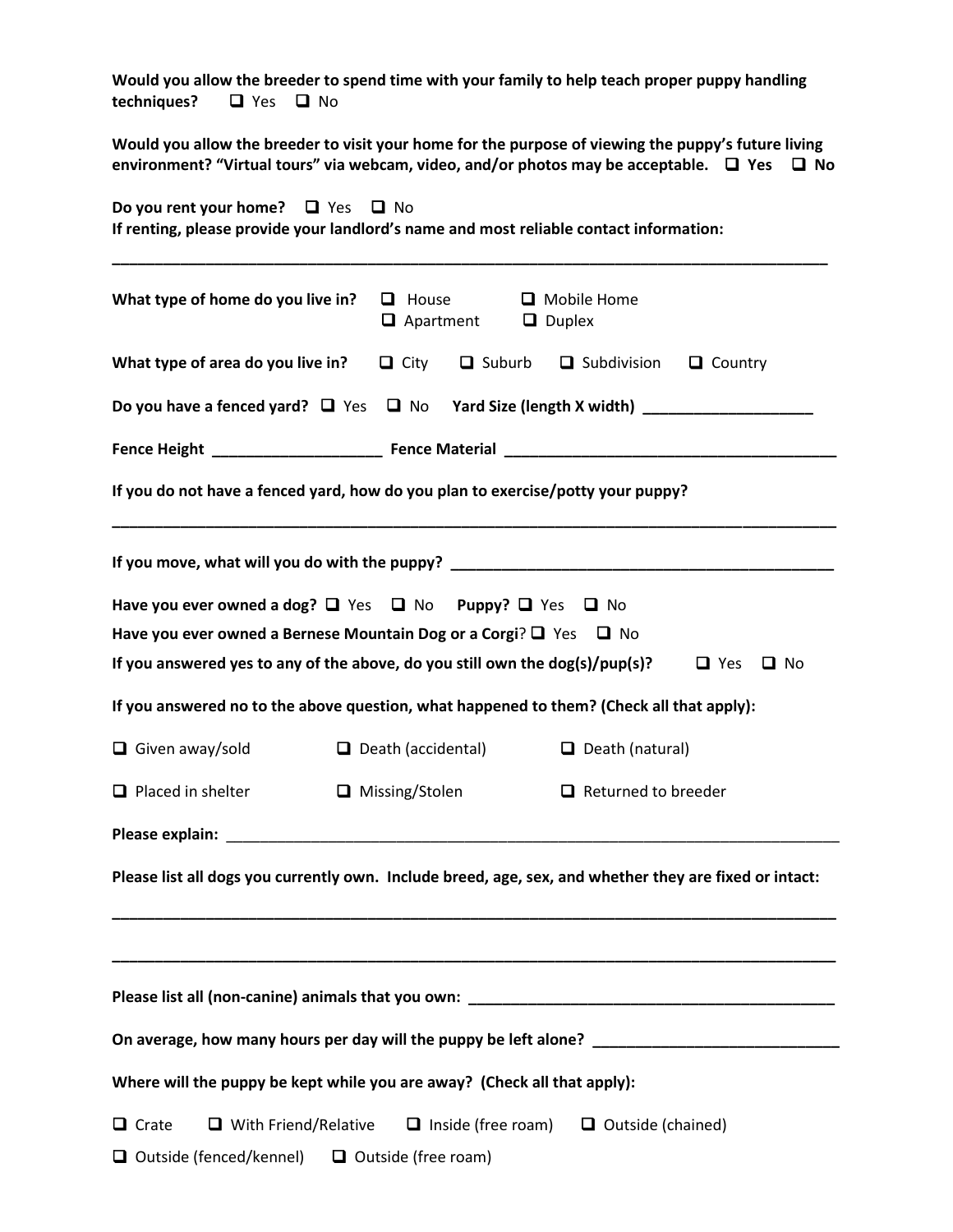| Where will the puppy be kept while you are home during the day? (Check all that apply):                                             |                                                                                               |                   |                |                                                                                                              |
|-------------------------------------------------------------------------------------------------------------------------------------|-----------------------------------------------------------------------------------------------|-------------------|----------------|--------------------------------------------------------------------------------------------------------------|
| $\Box$ Crate                                                                                                                        | □ Inside (supervised) □ Inside (free roam) □ Outside (chained)                                |                   |                |                                                                                                              |
|                                                                                                                                     | $\Box$ Outside (fenced/kennel) $\Box$ Outside (free roam) _____                               |                   |                |                                                                                                              |
|                                                                                                                                     | Where will the puppy be kept while you are home during the night? (Check all that apply):     |                   |                |                                                                                                              |
| $\Box$ Crate                                                                                                                        | □ Inside (supervised) □ Inside (free roam) □ Outside (chained)                                |                   |                |                                                                                                              |
|                                                                                                                                     | $\Box$ Outside (fenced/kennel) $\Box$ Outside (free roam) $\Box$                              |                   |                |                                                                                                              |
|                                                                                                                                     |                                                                                               |                   |                |                                                                                                              |
|                                                                                                                                     |                                                                                               | <b>Your Puppy</b> |                |                                                                                                              |
| <b>Gender Preference:</b><br><b>Color Preference:</b>                                                                               | $\Box$ Male<br>$\Box$ Red / White $\Box$ Red Headed Tri                                       | $\Box$ Female     |                | No Gender Preference                                                                                         |
|                                                                                                                                     | $\Box$ Black Headed Tri                                                                       | $\Box$ Sable      |                | No Color Preference                                                                                          |
|                                                                                                                                     |                                                                                               |                   |                | Would you consider a puppy of another color or sex if your preference is not available? $\Box$ Yes $\Box$ No |
| Are you willing to provide updates on the puppy's growth and development?<br>$\Box$ Yes $\Box$ No                                   |                                                                                               |                   |                |                                                                                                              |
| If, at any time, you are no longer able to keep your puppy/dog, do you agree to return him or her to<br>$\Box$ Yes $\Box$ No<br>us? |                                                                                               |                   |                |                                                                                                              |
| Are you buying this puppy as a gift? $\Box$ Yes $\Box$ No                                                                           |                                                                                               |                   |                |                                                                                                              |
|                                                                                                                                     |                                                                                               |                   |                |                                                                                                              |
| Do you intend to have your puppy participate in any of the following? (Check all that apply):                                       |                                                                                               |                   |                |                                                                                                              |
| $\Box$ Pet/Companion                                                                                                                | $\Box$ Conformation                                                                           | $\Box$ Breeding   | $\Box$ Agility | $\Box$ Herding Trials                                                                                        |
| $\Box$ Working Livestock                                                                                                            | $\Box$ Fly Ball                                                                               | $\Box$ Disc Dog   |                | $\Box$ Guard Dog $\Box$ Therapy/Service                                                                      |
| $\Box$ Obedience/Rally                                                                                                              | □ Search & Rescue                                                                             |                   |                |                                                                                                              |
| Is a Bernese Mountain Dog or Corgi Right For You?                                                                                   |                                                                                               |                   |                |                                                                                                              |
|                                                                                                                                     | Do all family members agree with adding a BMD or a Corgi to your family? $\Box$ Yes $\Box$ No |                   |                |                                                                                                              |

**What attracts you to the breed?**  $\Box$  Yes  $\Box$  No

**Are you aware of and can you keep up with the physical exercise needs? □ Yes □ No**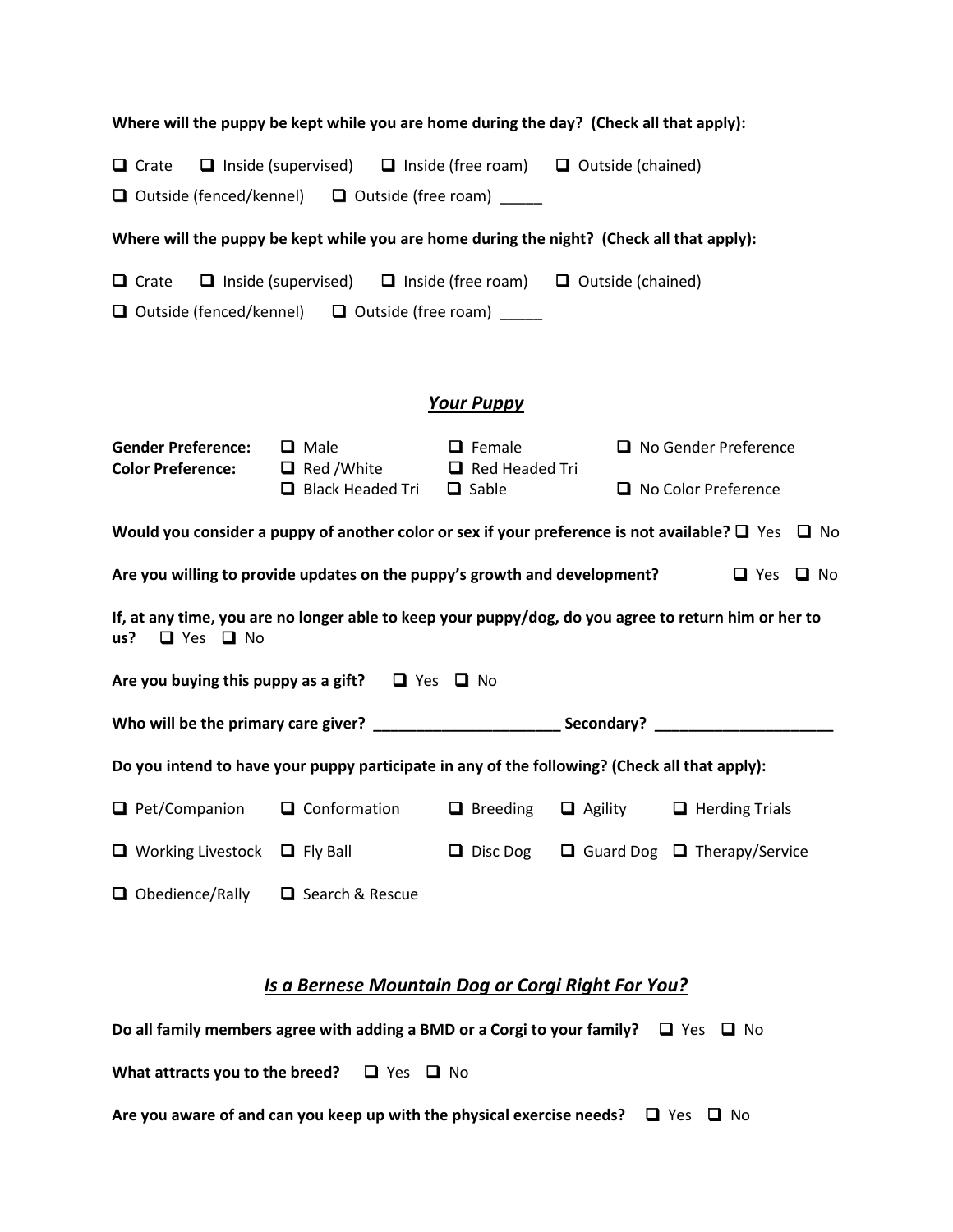|                    | Are you aware of the need for mental stimulation? $\Box$ Yes $\Box$ No<br>What will you do to keep your dog/pup's mind busy?                                                                                                   |                                                                                                                                                                                                                                |
|--------------------|--------------------------------------------------------------------------------------------------------------------------------------------------------------------------------------------------------------------------------|--------------------------------------------------------------------------------------------------------------------------------------------------------------------------------------------------------------------------------|
|                    | Are you aware of the need to be with his or her family? $\Box$ Yes $\Box$ No                                                                                                                                                   |                                                                                                                                                                                                                                |
|                    | Basically, are you prepared to be constantly followed from room to room; to never potty alone; and to<br>always have someone riding shotgun? $\Box$ Yes $\Box$ No                                                              |                                                                                                                                                                                                                                |
|                    | Do you have any concerns or questions regarding raising BMD or a Corgi? If so, please list them:                                                                                                                               |                                                                                                                                                                                                                                |
|                    |                                                                                                                                                                                                                                |                                                                                                                                                                                                                                |
|                    |                                                                                                                                                                                                                                |                                                                                                                                                                                                                                |
|                    | Please give the name and contact information of 3 references, at least 1 being a vet if possible.<br>If you selected "Breeding" as an interest earlier, a vet reference is strongly recommended.                               |                                                                                                                                                                                                                                |
|                    |                                                                                                                                                                                                                                |                                                                                                                                                                                                                                |
|                    | Signature: All and the state of the state of the state of the state of the state of the state of the state of the state of the state of the state of the state of the state of the state of the state of the state of the stat | Date: the contract of the contract of the contract of the contract of the contract of the contract of the contract of the contract of the contract of the contract of the contract of the contract of the contract of the cont |
|                    | When complete, please return the application:                                                                                                                                                                                  |                                                                                                                                                                                                                                |
| Scan and email to: | graceex@aol.com                                                                                                                                                                                                                |                                                                                                                                                                                                                                |
| Mail to:           | Grace Parrott / Parrott Ranch<br>11623 Moreno Ave.<br>Lakeside, CA 92040                                                                                                                                                       |                                                                                                                                                                                                                                |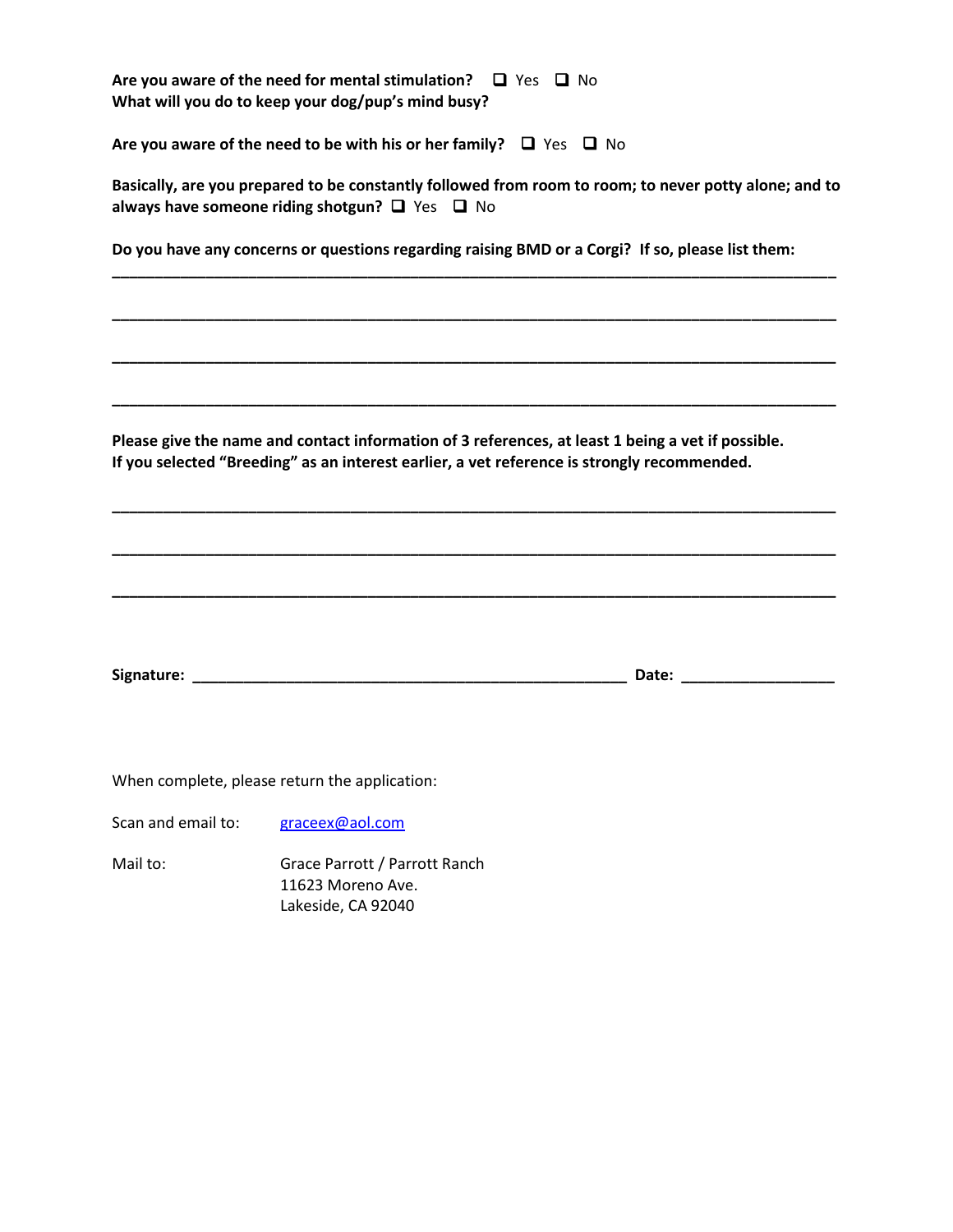## **Health Guarantee**

## **Parrott Ranch and Expressions of Grace**

We have made every effort to provide you with a healthy puppy. We guarantee this puppy is purebred and may be registered with the American Kennel Club (AKC).

We guarantee that all vaccinations and wormings have been given as stated on the vaccination schedule. We encourage the buyer to have this puppy examined by a licensed Veterinarian of their choice within 48 hours of taking possession of this puppy.

If this puppy is found to have a life threatening hereditary congenital defect or any major health problem at this exam, a replacement puppy of equal value will be given, provided that the seller is notified within 24 hours after the exam. This puppy must be returned to the Breeder along with the AKC registration papers within 24 hours, at no expense to the breeder, with a signed document from the licensed Veterinarian stating the defect or problem.

We, the breeder, are not responsible for any veterinarian bills acquired by you, the buyer. This guarantee does not include uneven bites, undescended testicles, grade 1 and 2 heart murmurs, injuries, fleas, mites, ringworm, kennel cough, hernias, Coccidia, giardia or any other intestinal worms or parasites, as they are common in dogs and puppies.

The breeder will not be responsible for Parvo, Distemper or Corona Virus after 48 hours of the sale, as these are highly contagious diseases and they can be contacted immediately after leaving the Breeder. We will not be responsible for illness or health problems, which are diagnosed after this time period, except where stated in this contract.

Your puppy is guaranteed for one year from the date of birth against life threatening congenital defects. If within that time a life threatening congenital defect (not to include parvo virus, distemper virus, heartworms or any nutrition related disease) is found by a licensed veterinarian, the breeder will replace the puppy with another puppy of same quality and price. The replacement will be subject to availability. The puppy will be replaced and no money will be refunded.

The purchaser must provide, at the buyer's expense, a written statement from a licensed veterinarian. We, the breeder, are not responsible for any veterinarian bills acquired by you, the buyer. We will not be responsible for illness or any health problems which are diagnosed after this time period.

In the unlikely event of this puppy's death in the first year due to congenital defect, a statement from a Veterinarian confirming such an event and cause is required before any action will be taken by the breeder. If cause is unknown, an autopsy is required. The Breeder will not be responsibly for Veterinary or Medical bills incurred.

Pet puppies are sold on limited registration only. It is agreed to and required that every pet puppy be spayed or neutered before 9 months of age.

Show and breeding prospect puppies are sold on full/open registration. We do not guarantee that your puppy will achieve a title, or guarantee that your puppy will be able to be used for breeding purposes when full grown. It is understood that at the time of sale, this puppy has the characteristics and pedigree that is desirable for conformation competition and breeding purposes.

Your puppy has been on a vaccination and de-worming schedule at the kennel and is up-to-date. These records will be provided to you. Please take these records to your veterinarian as it is very important to